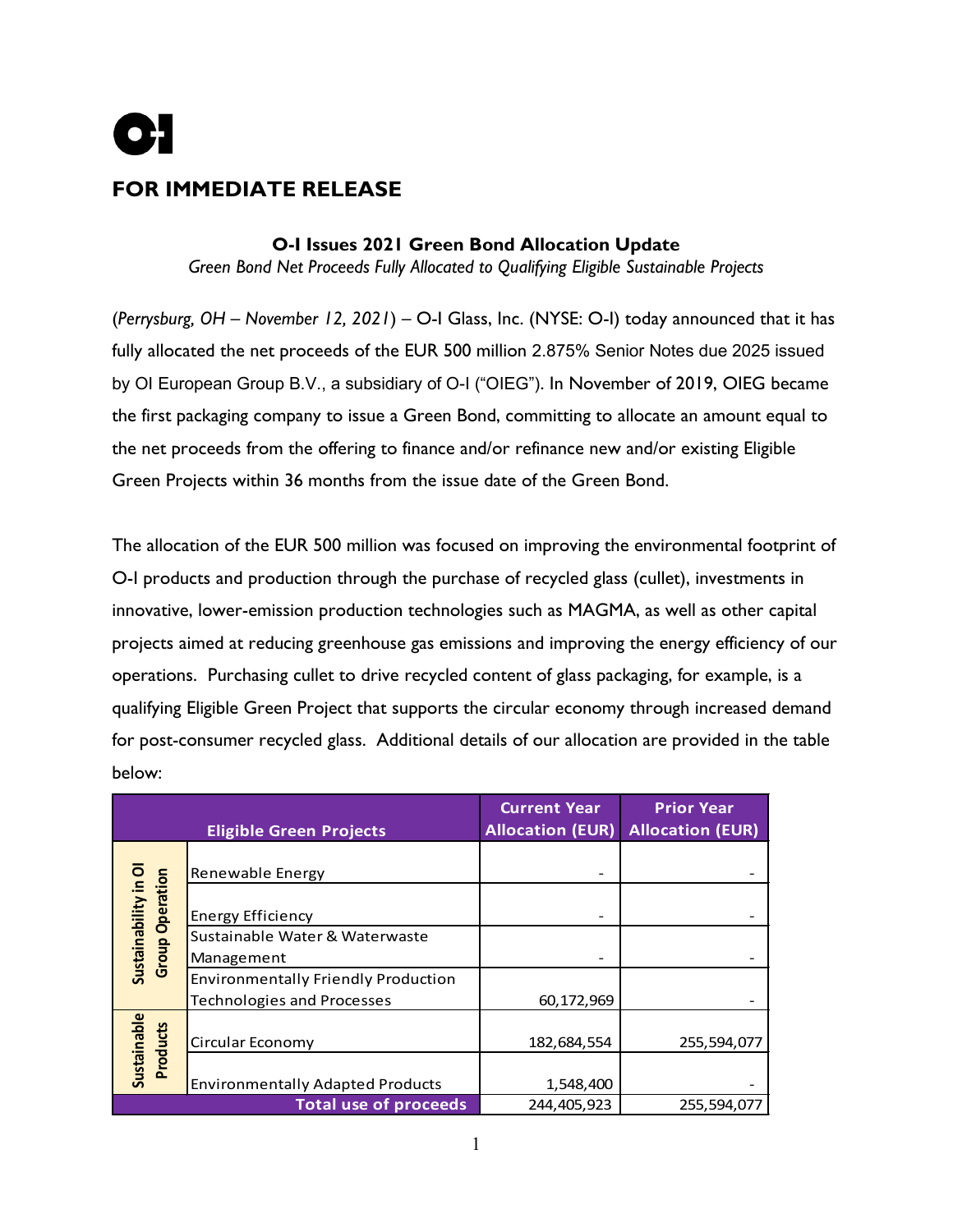"O-I is on a journey of leadership, bold action and transformational change to exceed the evolving requirements of the packaging market," said Andres Lopez, Chief Executive Officer for O-I. "We are the market, innovation and ESG leader and have pioneered numerous sustainable firsts, such as issuing our Green Bond, as we strive to be the most innovative, sustainable and chosen supplier of brand-building packaging solutions."

Among its notable sustainable firsts, O-I was also the first glass packaging company to obtain an approved Science-Based Target initiative GHG emissions reduction goal in pursuit of a 2030 target to reduce GHG emissions by 25 percent. And, the company recently announced an expanded set of sustainability goals in its [2021 Sustainability Report,](http://o-i.com/sustainability/) detailing a roadmap to a more sustainable future.

"The world wants both highly sustainable packaging and equally sustainable companies and manufacturing processes," said Randy Burns, Chief Sustainability and Corporate Affairs Officer. "O-I is in a constant search for more balance among its operations and products and the needs of others, the planet and our collective prosperity, setting a roadmap for the sustainable we seek while making a difference today."

The investment in cullet drives progress toward a sustainable future, while making an immediate impact by cutting carbon emissions, reducing energy, and conserving natural resources. Based on the volume of cullet allocated to the offering the company conserved approximately:

- 3.2 million metric tons of  $CO<sub>2</sub>$ ;
- 389 million KwH of energy;
- 6.5 million tons of silica sand;
- 2.1 million tons of soda ash; and
- 1.1million tons of limestone

These sustainable savings are compounded by other sustainable investments by the company in 2020, including:

• LED lighting installed at seven North American plants, saving 8.5 million kWh of energy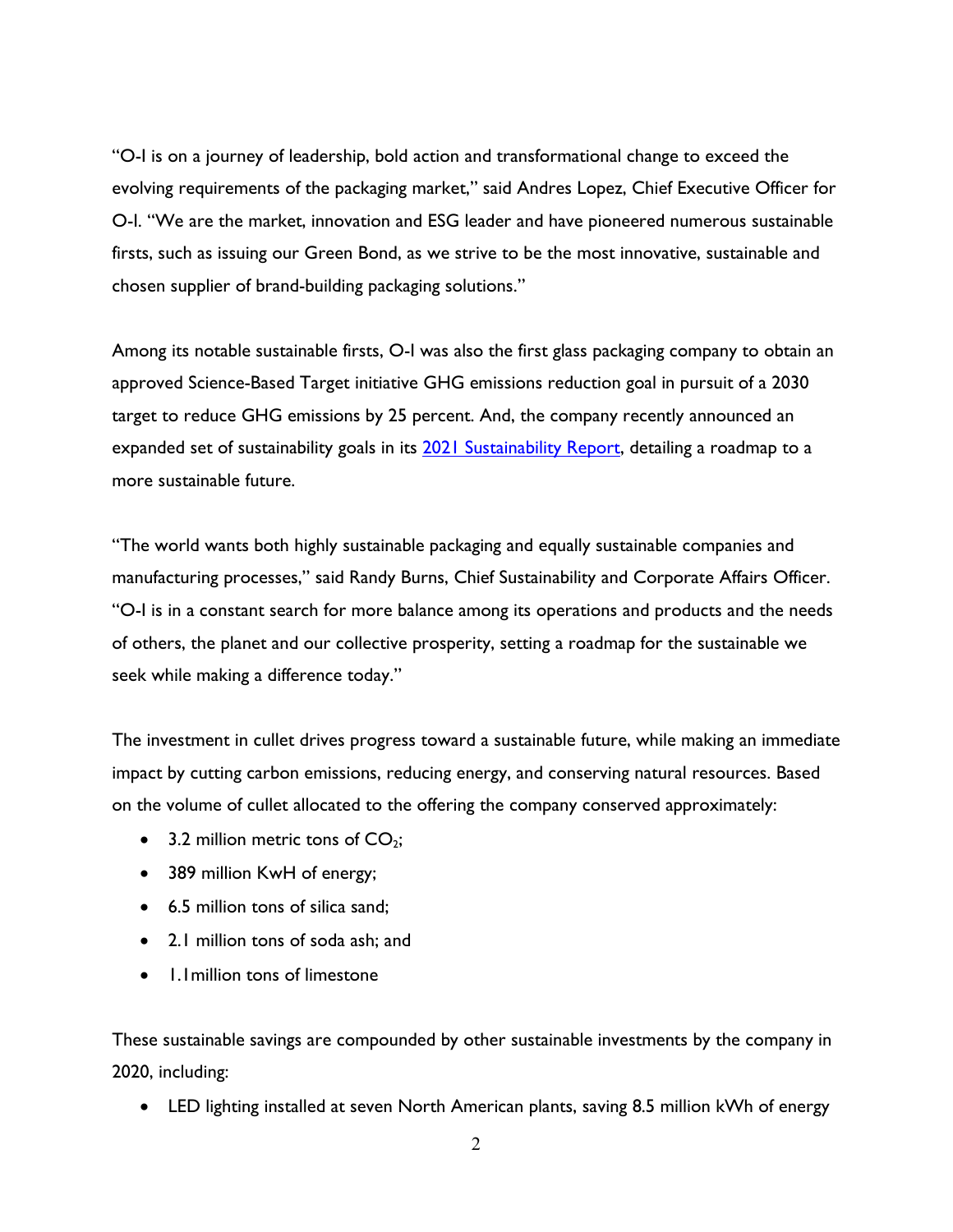- Installation of Continuous Emission Monitoring to measure emissions at three plants in Mexico
- Four U.S. plants implemented a used tier sheet supplier to increase recycled material usage and reduce emissions
- Targeted partnerships in Colombia to collect cullet in the region
- Solar panels for renewable energy sourcing at two plants in France
- Recycling cooling water at facilities in China, leveraging heat to offset use of Liquid Petroleum Gas

Management's assertion on the allocation of net proceeds to qualifying Eligible Green Projects as well as the [examination report](https://www.o-i.com/wp-content/uploads/2020/11/O-I-Green-Bond_Final-Ind-Acct-Report.pdf) of our independent accountants are available on the [O-I](https://www.o-i.com/sustainability/)  [website,](https://www.o-i.com/sustainability/) along with information on O-I's overall sustainability agenda.

#### ###

### **About O-I Glass**

At O-I Glass, Inc. (NYSE: OI), we love glass and we're proud to be one of the leading producers of glass bottles and jars around the globe. Glass is not only beautiful, it's also pure and completely recyclable, making it the most sustainable rigid packaging material. Headquartered in Perrysburg, Ohio (USA), O-I is the preferred partner for many of the world's leading food and beverage brands. We innovate in line with customers' needs to create iconic packaging that builds brands around the world. Led by our diverse team of more than 25,000 people across 72 plants in 20 countries, O-I achieved revenues of \$6.1 billion in 2020. Learn more about us: <u>[o-i.com](https://www.o-i.com/)</u> / [Facebook](https://www.facebook.com/OIGlass) / [Twitter](https://twitter.com/OI_Glass) / [Instagram](https://www.instagram.com/OI_Glass/) / [LinkedIn](https://www.linkedin.com/company/o-i)

#### **Forward-Looking Statements**

This press release contains "forward-looking" statements related to O-I Glass, Inc. (the "company") within the meaning of Section 21E of the Securities Exchange Act of 1934, as amended (the "Exchange Act") and Section 27A of the Securities Act of 1933. Forward-looking statements reflect the company's current expectations and projections about future events at

3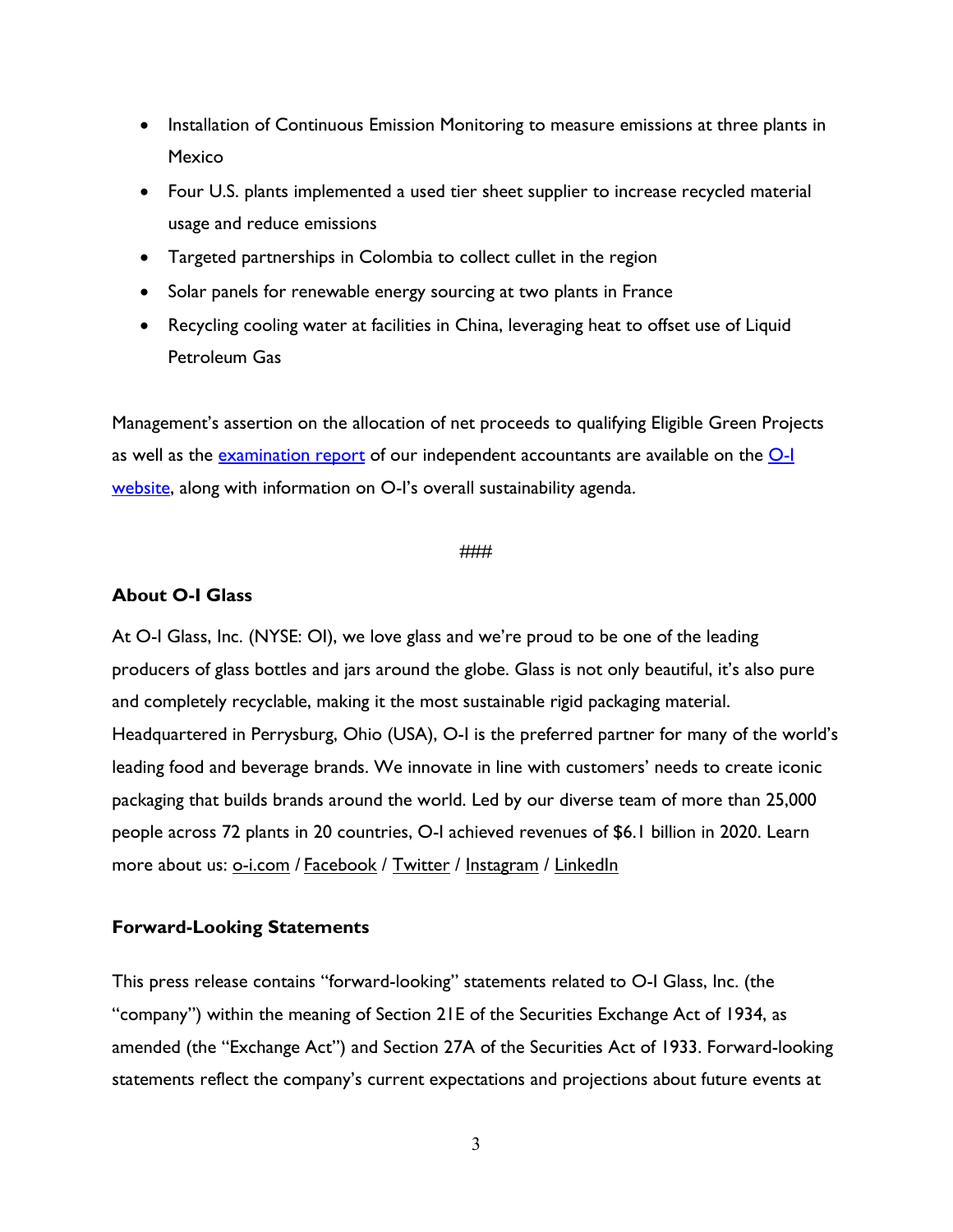the time, and thus involve uncertainty and risk. The words "believe," "expect," "anticipate," "will," "could," "would," "should," "may," "plan," "estimate," "intend," "predict," "potential," "continue," and the negatives of these words and other similar expressions generally identify forward-looking statements.

It is possible that the company's future financial performance may differ from expectations due to a variety of factors including, but not limited to the following: (1) the risk that the proposed plan of reorganization of Paddock may not be approved by the bankruptcy court or that other conditions necessary to implement the agreement in principle may not be satisfied, (2) the actions and decisions of participants in the bankruptcy proceeding, and the actions and decisions of third parties, including regulators, that may have an interest in the bankruptcy proceedings, (3) the terms and conditions of any reorganization plan that may ultimately be approved by the bankruptcy court, (4) delays in the confirmation or consummation of a plan of reorganization due to factors beyond the company's and Paddock's control, (5) risks with respect to the receipt of the consents necessary to effect the reorganization, (6) risks inherent in, and potentially adverse developments related to, the bankruptcy proceeding, that could adversely affect the company and the company's liquidity or results of operations, (7) the impact of the COVID-19 pandemic and the various governmental, industry and consumer actions related thereto, (8) the company's ability to obtain the benefits it anticipates from the corporate modernization, (9) the company's ability to manage its cost structure, including its success in implementing restructuring or other plans aimed at improving the company's operating efficiency and working capital management, achieving cost savings, and remaining wellpositioned to address Paddock's legacy liabilities, (10) the company's ability to acquire or divest businesses, acquire and expand plants, integrate operations of acquired businesses and achieve expected benefits from acquisitions, divestitures or expansions, (11) the company's ability to achieve its strategic plan, (12) the company's ability to improve its glass melting technology, known as the MAGMA program, (13) foreign currency fluctuations relative to the U.S. dollar, (14) changes in capital availability or cost, including interest rate fluctuations and the ability of the company to refinance debt on favorable terms, (15) the general political, economic and competitive conditions in markets and countries where the company has operations, including uncertainties related to Brexit, economic and social conditions, disruptions in the supply chain,